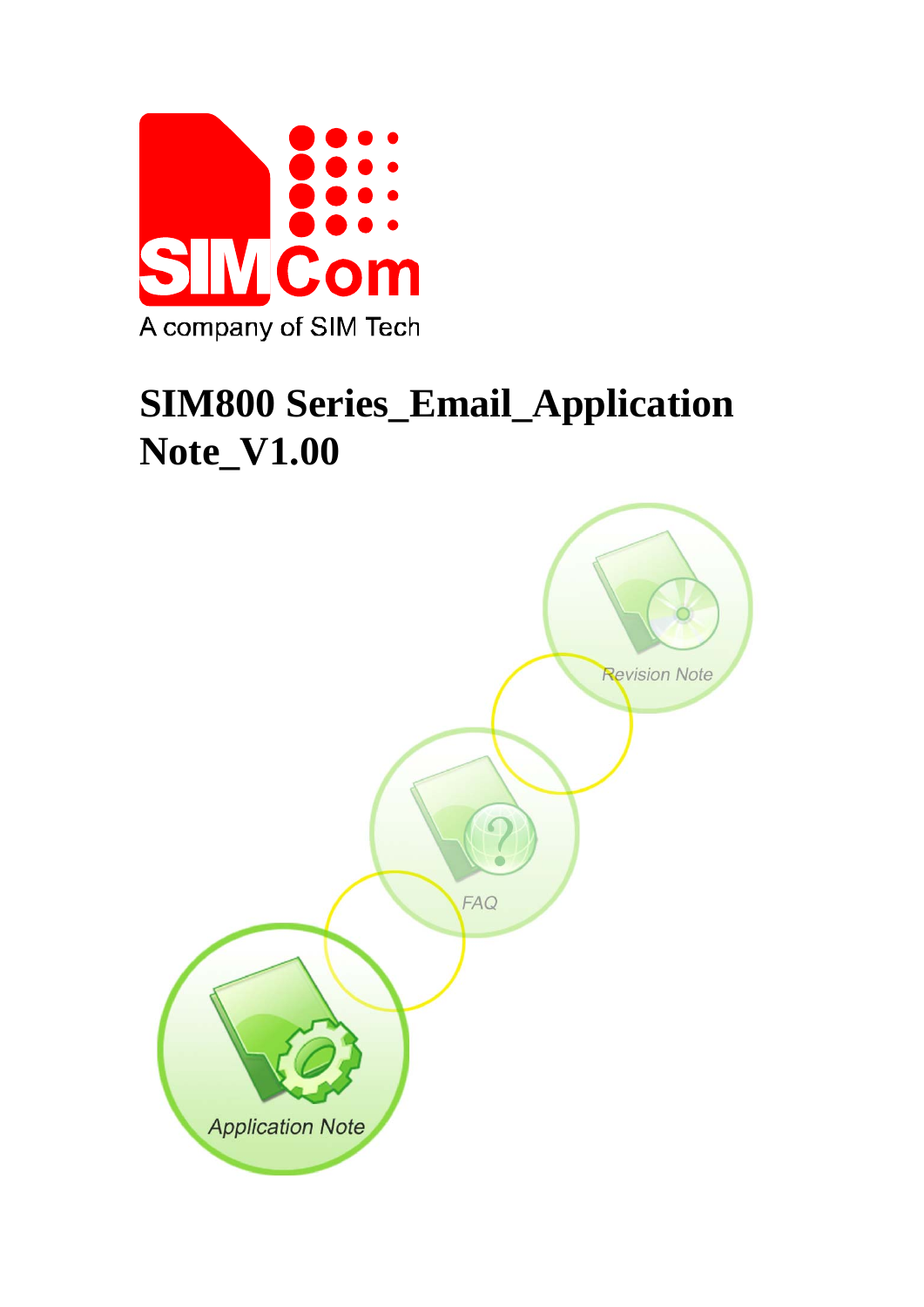



| <b>Document Title:</b>      | SIM800 Series_Email_Application Note       |  |
|-----------------------------|--------------------------------------------|--|
| <b>Version:</b>             | 1.00                                       |  |
| Date:                       | 2013-08-01                                 |  |
| <b>Status:</b>              | Release                                    |  |
| <b>Document Control ID:</b> | SIM800 Series_Email_Application Note_V1.00 |  |

### **General Notes**

SIMCom offers this information as a service to its customers, to support application and engineering efforts that use the products designed by SIMCom. The information provided is based upon requirements specifically provided to SIMCom by the customers. SIMCom has not undertaken any independent search for additional relevant information, including any information that may be in the customer's possession. Furthermore, system validation of this product designed by SIMCom within a larger electronic system remains the responsibility of the customer or the customer's system integrator. All specifications supplied herein are subject to change.

### **Copyright**

This document contains proprietary technical information which is the property of SIMCom Limited., copying of this document and giving it to others and the using or communication of the contents thereof, are forbidden without express authority. Offenders are liable to the payment of damages. All rights reserved in the event of grant of a patent or the registration of a utility model or design. All specification supplied herein are subject to change without notice at any time.

### *Copyright © Shanghai SIMCom Wireless Solutions Ltd. 2013*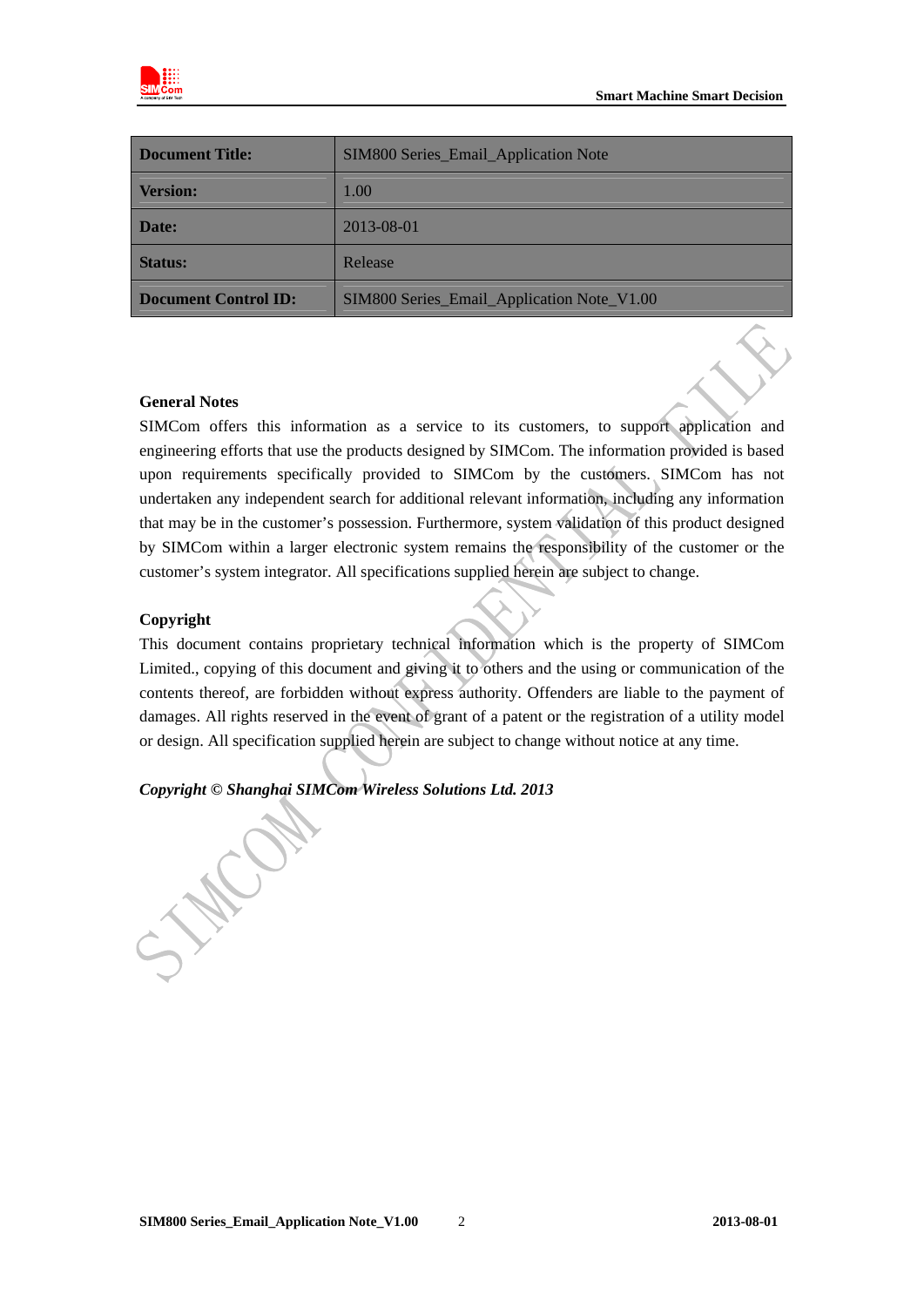

### **Contents**

| $\mathbf{1}$ |        |     |
|--------------|--------|-----|
|              | 1.1    |     |
| 2            |        |     |
| 3            |        |     |
|              | 3.1    |     |
|              | 3.2    |     |
|              | 3.3    | . 8 |
|              | 3.4    |     |
|              | 3.5    |     |
|              | 3.6    |     |
|              | 3.7    |     |
|              |        |     |
|              |        |     |
|              | A<br>B |     |
|              |        |     |
|              |        |     |
|              |        |     |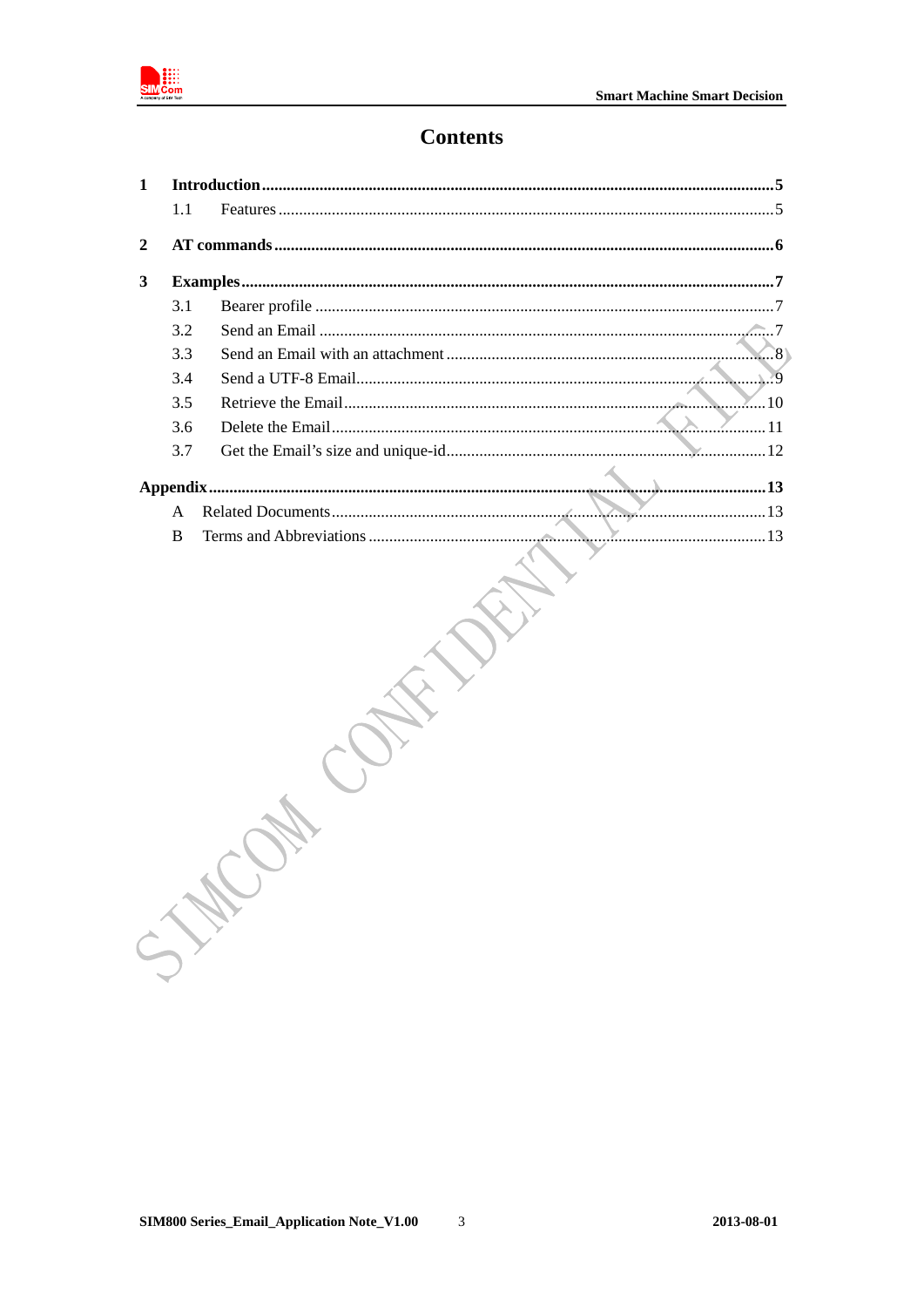

### **Version History**

| Date             | <b>Version Description of change</b> | Author     |
|------------------|--------------------------------------|------------|
| 2013-08-01 V1.00 | New version                          | Ping.zhang |
|                  |                                      |            |

### **Scope**

This document presents the AT command of Email operation and application examples. This document can apply to SIM800 series modules, including SIM800, SIM800W, SIM800V, SIM800L and SIM800H.

ERT.

Cap Cr.

HIC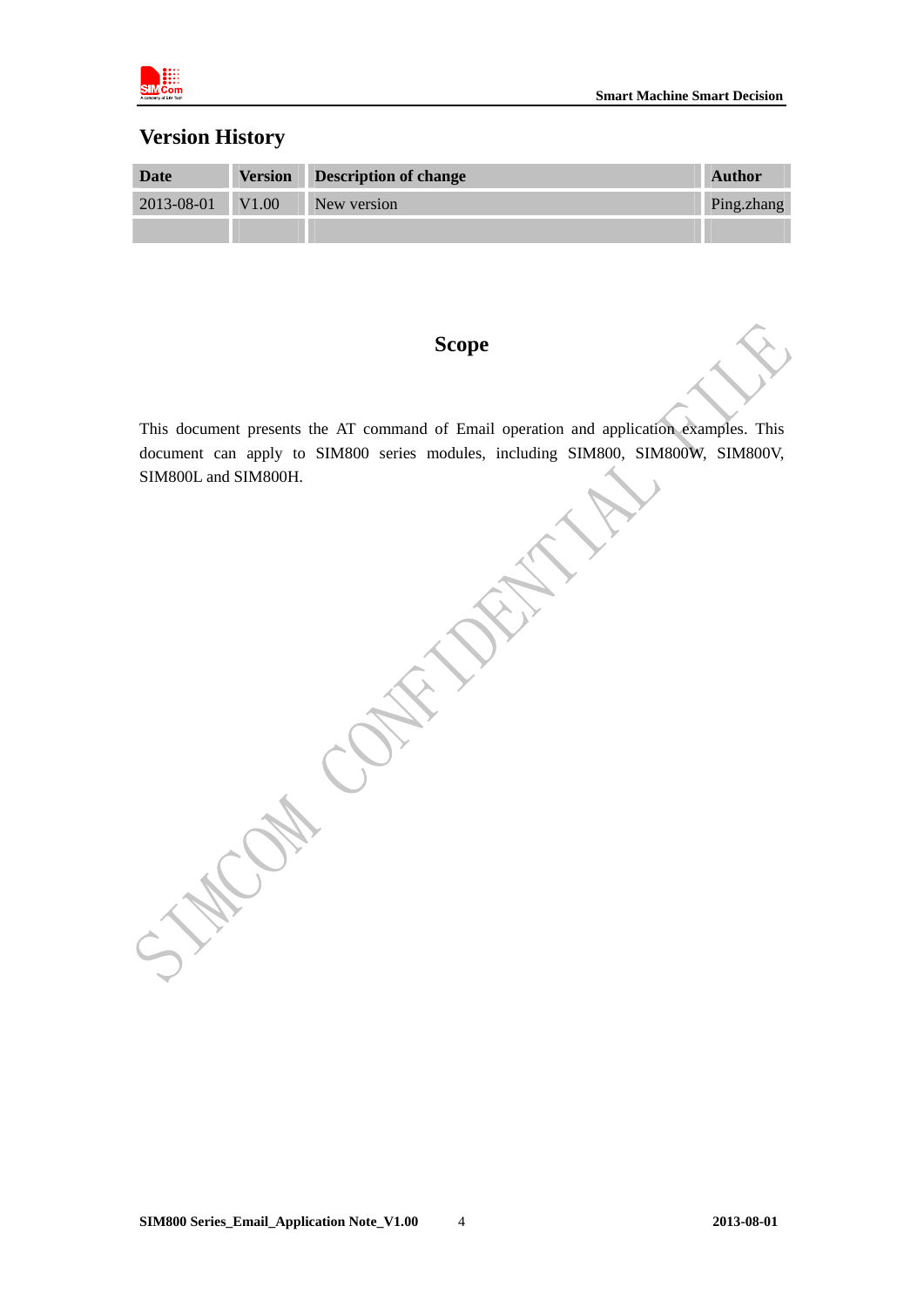<span id="page-4-0"></span>

### **1 Introduction**

This document presents the AT command of Email operation for SIM800 Series.

### **1.1 Features**

- 1. SIM800 Series supports to send an Email with an attachment via SMTP protocol. It also supports carbon copy (abbreviated Cc:) recipient and blind carbon copy (abbreviated Bcc:) recipient.
- 2. SIM800 Series supports to retrieve and delete the Email via POP3 protocol, the Email may be with attachments.
- 3. SIM800 Series supports all of POP3 commands but APOP. By these POP3 commands, you can get the specific Email's size and unique-id.
- 4. SIM800 Series does not support that SMTP and POP3 operations are executed at the same time.

May Can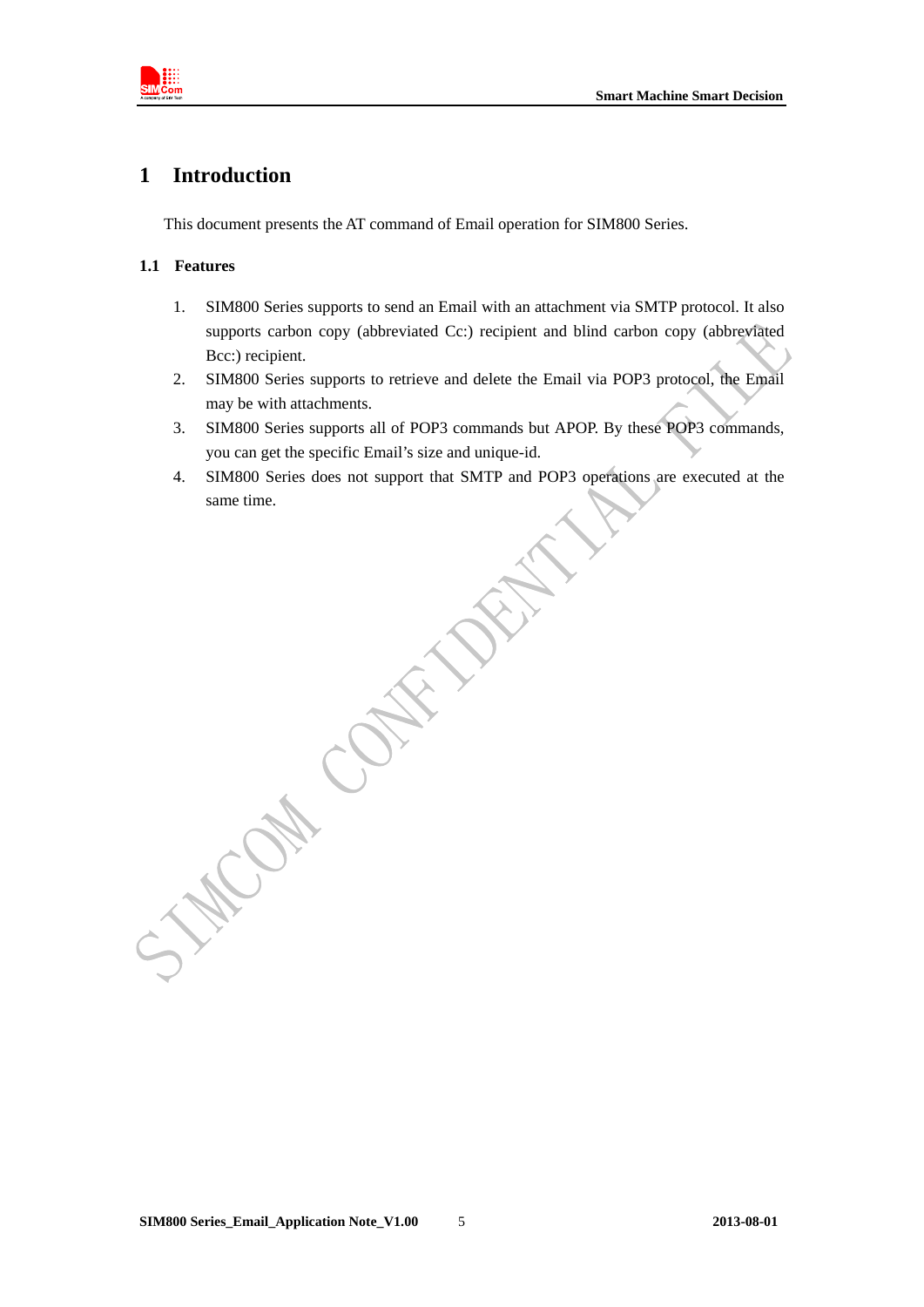

 $\hat{\mathbf{S}}$ 

<span id="page-5-0"></span>

### **2 AT commands**

Below is the email associated with AT commands, detailed information please refer to document [1].

Through these AT commands can achieve the following functions.

- 1) Via the SMTP protocol to send e-mail with attachments.
- 2) Through the POP3 protocol to accept or delete e-mail.
- 3) To obtain the specified mail message (size and unique identifiers).

| <b>Command</b> | <b>Description</b>                                  |
|----------------|-----------------------------------------------------|
| AT+EMAILCID    | Set Email Bearer Profile Identifier                 |
| AT+EMAILTO     | Set Timeout Value of SMTP/POP3 Server Response      |
| AT+SMTPSRV     | <b>Set SMTP Server Address and Port</b>             |
| AT+SMTPAUTH    | Set User Name and Password for SMTP Authentication  |
| AT+SMTPFROM    | Set Sender Address and Name                         |
| AT+SMTPRCPT    | Set the Email Recipient(TO/CC/BCC) Address and Name |
| $AT+SMTPSUB$   | Set the Email Subject                               |
| AT+SMTPBODY    | Set the Email Body                                  |
| AT+SMTPFILE    | Set the Email Attachment                            |
| AT+SMTPSEND    | Send the Email                                      |
| AT+SMTPFT      | <b>Transfer the Email Attachment</b>                |
| AT+SMTPCS      | Set the Email Charset                               |
| AT+POP3SRV     | Set POP3 Server and Account                         |
| AT+POP3IN      | Log In POP3 Server                                  |
| AT+POP3NUM     | Get Email Number and Total Size                     |
| AT+POP3LIST    | Get the Specific Email Size                         |
| AT+POP3UIDL    | Get the Specific Email Unique-id                    |
| AT+POP3CMD     | Get Multi-line Response                             |
| AT+POP3READ    | Read Multi-line Response                            |
| AT+POP3DEL     | Mark the Specific Email to Delete                   |
| AT+POP3RSET    | Unmark the Emails that Be Marked as Deleted         |
| $AT+POP3OUT$   | Log Out POP3 Server                                 |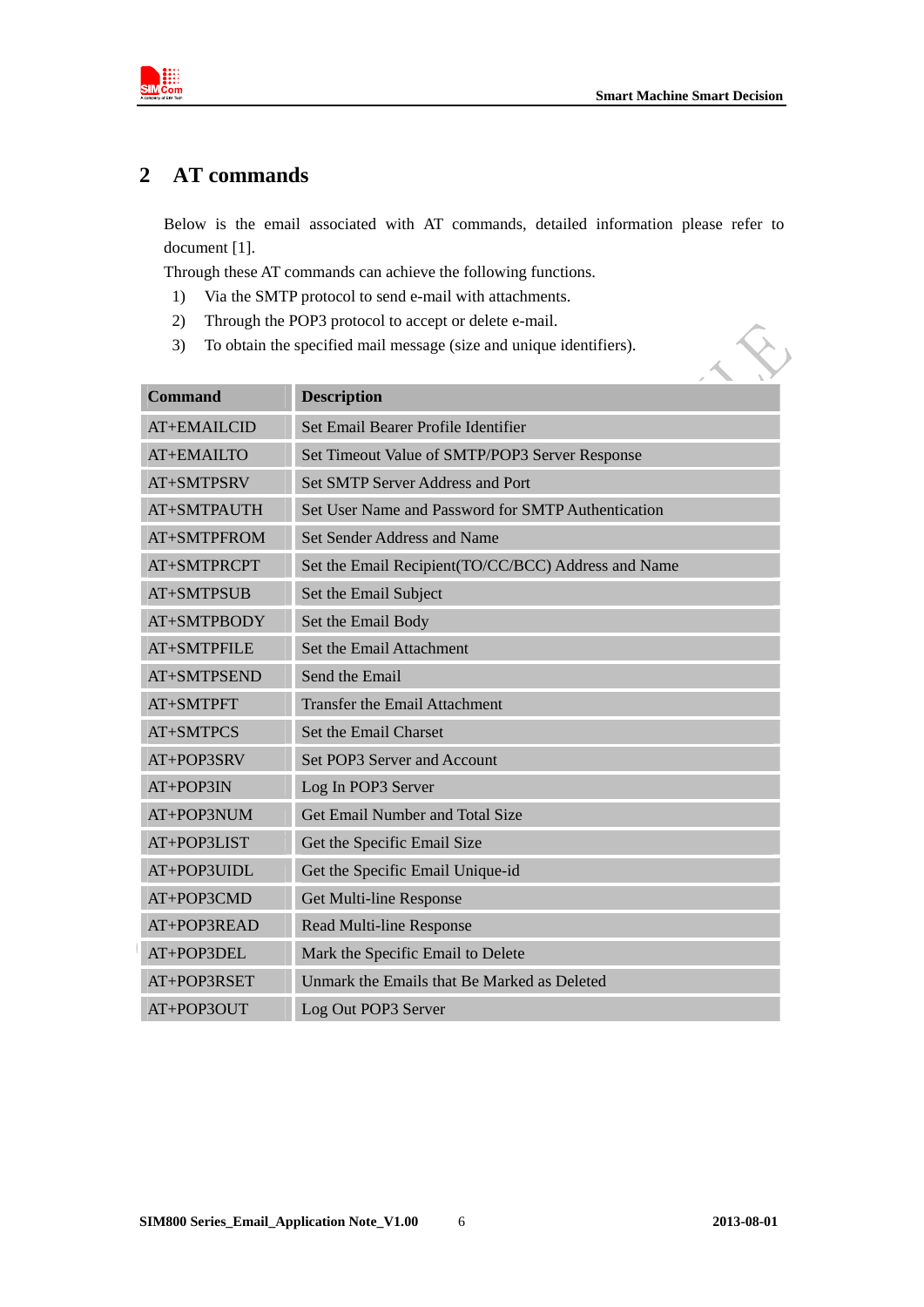<span id="page-6-0"></span>

### **3 Examples**

There are some examples to explain how to use these commands.

In the "Grammar" columns of following tables, input of AT commands are in black , module return values are in blue.

### **3.1 Bearer profile**

| <b>Grammar</b>                | <b>Description</b>                  |
|-------------------------------|-------------------------------------|
| AT+SAPBR=3,1,"Contype","GPRS" | Configure bearer profile 1          |
| OK                            |                                     |
| AT+SAPBR=3,1,"APN","CMNET"    |                                     |
| OK                            |                                     |
| $AT+SAPBR=1,1$                | To open a GPRS context.             |
| OK                            |                                     |
| $AT+SAPBR=2,1$                | To query the GPRS context           |
| +SAPBR:1,1,"10.89.193.1"      |                                     |
| <b>OK</b>                     |                                     |
| $AT+SAPBR=0,1$                | To close a GPRS context.            |
| <b>OK</b>                     |                                     |
| +SAPBR 1: DEACT               | GPRS context is released by network |
| 3.2 Send an Email             |                                     |

## **3.2 Send an Email**

 $\Delta$ 

| <b>START</b><br>Grammar               | <b>Description</b>               |
|---------------------------------------|----------------------------------|
| $AT+EMAILCID=1$                       | Set parameters of Email          |
| <b>OK</b>                             |                                  |
| $AT+EMAILTO=30$<br><b>OK</b>          |                                  |
| $AT+SMTPSRV=$ "mail.sim.com",25       | Set SMTP server address and port |
| OK                                    |                                  |
| AT+SMTPAUTH=1,"john","123456"         | Set user name and password       |
| OK                                    |                                  |
| AT+SMTPFROM="john@sim.com","john"     | Set sender address and name      |
| OK                                    |                                  |
| AT+SMTPRCPT=0,0,"john@sim.com","john" | Set the recipient (To:)          |
| $\overline{\text{OK}}$                |                                  |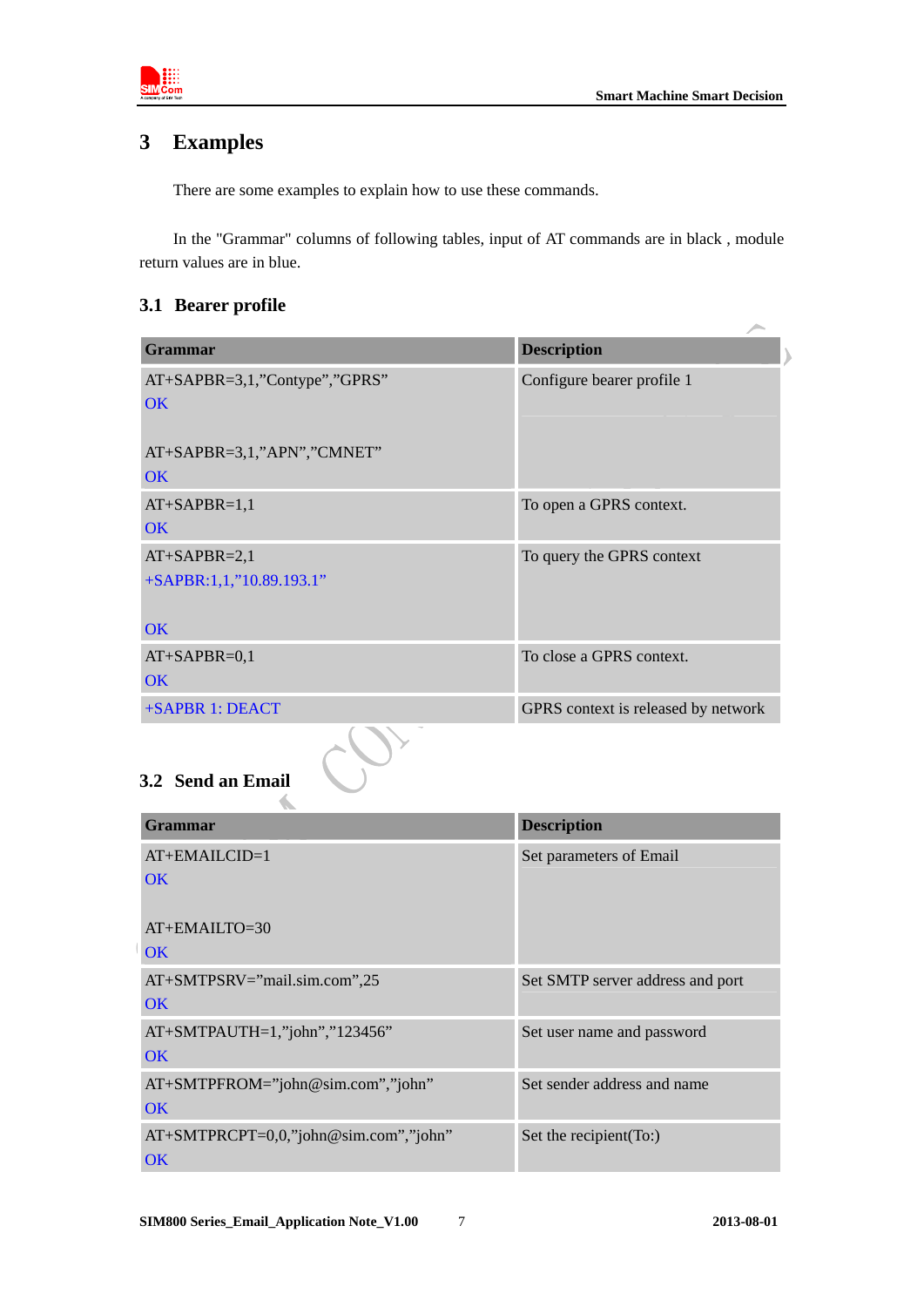<span id="page-7-0"></span>

| AT+SMTPRCPT=1,0,"john@sim.com","john"<br><b>OK</b>                      | Set the recipient $(Cc)$ |
|-------------------------------------------------------------------------|--------------------------|
| $AT+SMTPRCPT=2,0,"john@sim.com",''john"$<br><b>OK</b>                   | Set the recipient (Bcc:) |
| $AT+SMTPSUB="Test"$                                                     | Set the subject          |
| $AT+SMTPBODY=19$<br><b>DOWNLOAD</b><br>This is a new Email<br><b>OK</b> | Set the body             |
| AT+SMTPSEND<br>OK<br>+SMTPSEND: 1                                       | Send the Email           |

### **3.3 Send an Email with an attachment**

| TOMI I I OLIND. I                                        |                                  |
|----------------------------------------------------------|----------------------------------|
| 3.3 Send an Email with an attachment                     |                                  |
| <b>Grammar</b>                                           | <b>Description</b>               |
| AT+EMAILCID=1<br><b>OK</b>                               | Set parameters of Email          |
| AT+EMAILTO=30<br>OK                                      |                                  |
| AT+SMTPSRV="mail.sim.com",25<br><b>OK</b>                | Set SMTP server address and port |
| AT+SMTPAUTH=1,"john","123456"<br>OK                      | Set user name and password       |
| AT+SMTPFROM="john@sim.com","john"<br><b>OK</b>           | Set sender address and name      |
| AT+SMTPRCPT=0,0,"john@sim.com","john"<br>OK              | Set the recipient (To:)          |
| AT+SMTPRCPT=1,0,"john@sim.com","john"<br><b>OK</b>       | Set the recipient (Cc:)          |
| AT+SMTPRCPT=2,0,"john@sim.com","john"<br>OK              | Set the recipient (Bcc:)         |
| AT+SMTPSUB="Test"<br>OK                                  | Set the subject                  |
| AT+SMTPBODY=19<br><b>DOWNLOAD</b><br>This is a new Email | Set the body                     |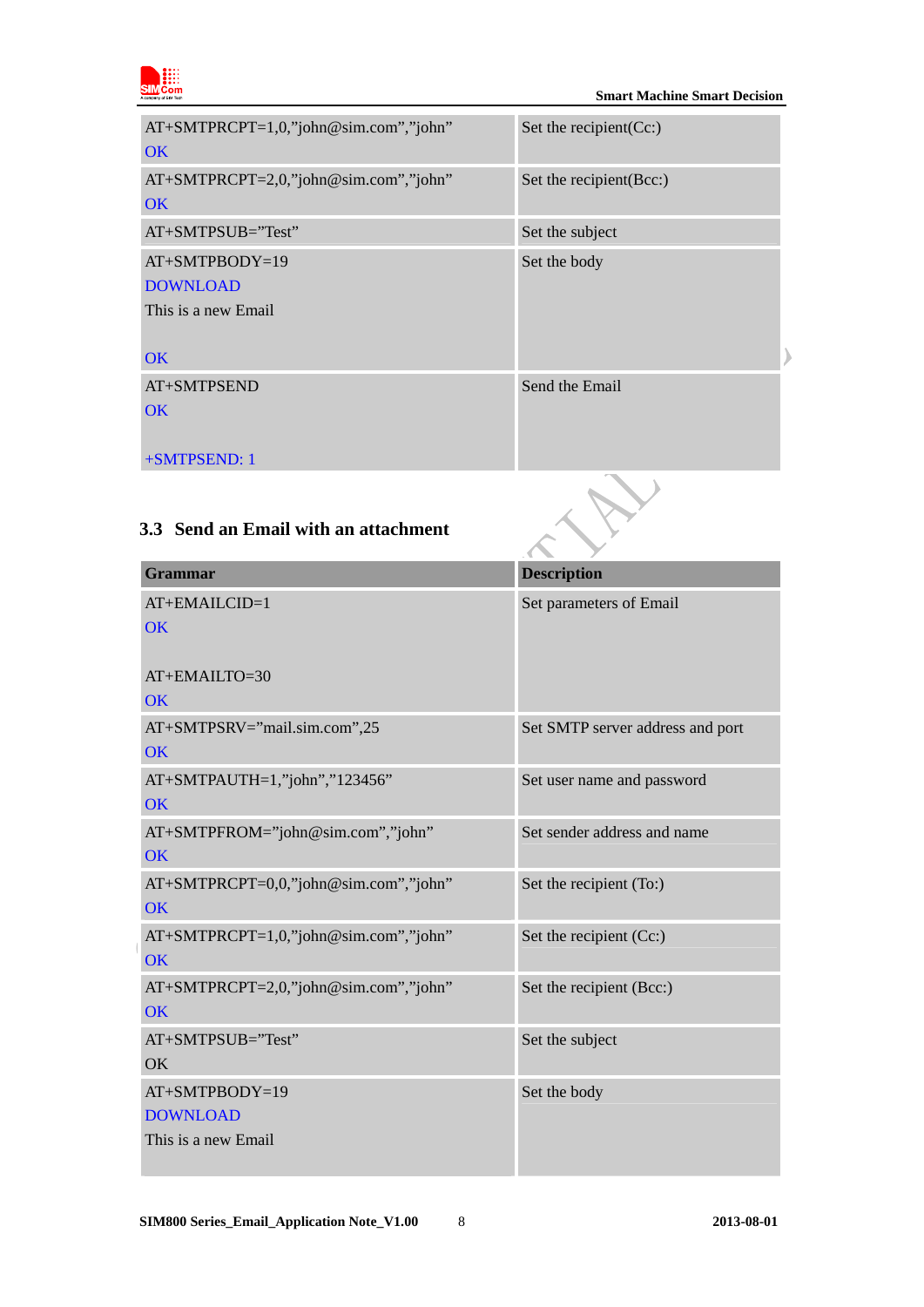

<span id="page-8-0"></span>

| OK                                                   |                                                                                                                                                      |
|------------------------------------------------------|------------------------------------------------------------------------------------------------------------------------------------------------------|
| AT+SMTPFILE=1,"test.txt",0<br>$\overline{\text{OK}}$ | Set the attachment                                                                                                                                   |
| AT+SMTPSEND                                          | Send the Email                                                                                                                                       |
| $\overline{\text{OK}}$                               |                                                                                                                                                      |
| +SMTPFT: 1,1360                                      | URC indicates that the attachment<br>may be send.1360 is the max length of<br>data which can be sent at a time. It<br>depends on the network status. |
| $AT+SMTPFT=100$                                      | SMTP client requests to send 100                                                                                                                     |
| $+$ SMTPFT: 2,100                                    | bytes. Response will indicates that                                                                                                                  |
| //Input data<br>$\cdots$                             | must input<br>100<br>bytes<br>for<br>user<br>transferring now.                                                                                       |
| $\overline{\text{OK}}$                               |                                                                                                                                                      |
| +SMTPFT: 1,1360                                      | URC indicates that more data can be<br>sent                                                                                                          |
| $AT+SMTPFT=0$                                        | The attachment has been transferred<br>completely.                                                                                                   |
| $\overline{\text{OK}}$                               |                                                                                                                                                      |
| +SMTPSEND: 1                                         | URC indicates that the entire email<br>has been send successfully                                                                                    |
| 3.4 Send a UTF-8 Email                               |                                                                                                                                                      |

| <b>Grammar</b>                           | <b>Description</b>               |
|------------------------------------------|----------------------------------|
| $AT+EMAILCID=1$                          | Set parameters of Email          |
| OK                                       |                                  |
| AT+EMAILTO=30                            |                                  |
| <b>OK</b>                                |                                  |
| AT+SMTPCS="UTF-8"                        | Set the mail charset             |
| <b>OK</b>                                |                                  |
| AT+SMTPSRV="mail.sim.com",25             | Set SMTP server address and port |
| <b>OK</b>                                |                                  |
| AT+SMTPAUTH=1,"john","123456"            | Set user name and password       |
| $\overline{\text{OK}}$                   |                                  |
| AT+SMTPFROM="john@sim.com","john"        | Set sender address and name      |
| <b>OK</b>                                |                                  |
| $AT+SMTPRCPT=0,0,"john@sim.com",john"$   | Set the recipient (To:)          |
| <b>OK</b>                                |                                  |
| $AT+SMTPRCPT=1,0,"john@sim.com",''john"$ | Set the recipient $(Cc)$         |
| <b>OK</b>                                |                                  |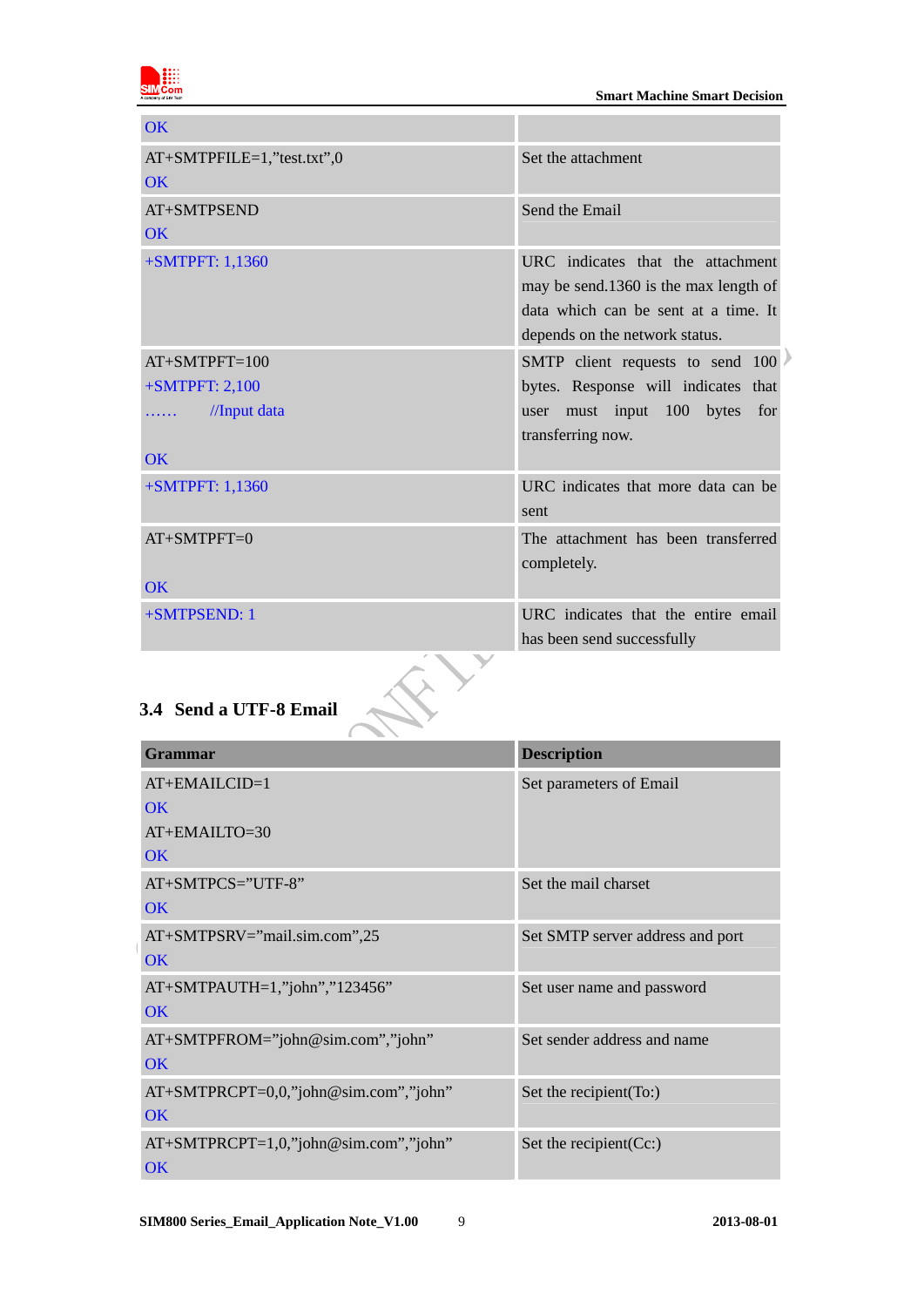<span id="page-9-0"></span>

| $AT+SMTPRCPT=2,0,"john@sim.com",''john"$<br>OK                                        | Set the recipient (Bcc:) |
|---------------------------------------------------------------------------------------|--------------------------|
| $AT+SMTPSUB="54455354"$                                                               | Set the subject          |
| $AT+SMTPBODY=40$<br><b>DOWNLOAD</b><br>38546869732069732061206E657720456D61696C<br>OK | Set the body             |
| AT+SMTPSEND<br>OK<br>+SMTPSEND: 1                                                     | Send the Email           |

### **3.5 Retrieve the Email**

| <b>Grammar</b>                                | <b>Description</b>              |
|-----------------------------------------------|---------------------------------|
| AT+EMAILCID=1                                 | Set parameters of Email         |
| <b>OK</b>                                     |                                 |
| AT+EMAILTO=30                                 |                                 |
| OK                                            |                                 |
| AT+POP3SRV="mail.sim.com","john","123456",110 | Set POP3 server and account     |
| <b>OK</b>                                     |                                 |
| AT+POP3IN                                     | Log in POP3 server              |
| OK                                            |                                 |
| $+$ POP3IN: 1                                 |                                 |
| AT+POP3NUM                                    | Get Email number and total size |
| <b>OK</b>                                     |                                 |
|                                               |                                 |
| +POP3NUM: 1,2,11124                           |                                 |
| AT+POP3LIST=1                                 | Get the specific Email's size   |
| OK                                            |                                 |
| +POP3LIST: 1,1,5556                           |                                 |
| AT+POP3CMD=4,1                                | Retrieve the specific Email     |
| OK                                            |                                 |
|                                               |                                 |
| +POP3CMD: 1                                   |                                 |
| AT+POP3READ=1460                              | Get the Email content           |
| +POP3READ: 1,1460                             |                                 |
| .                                             |                                 |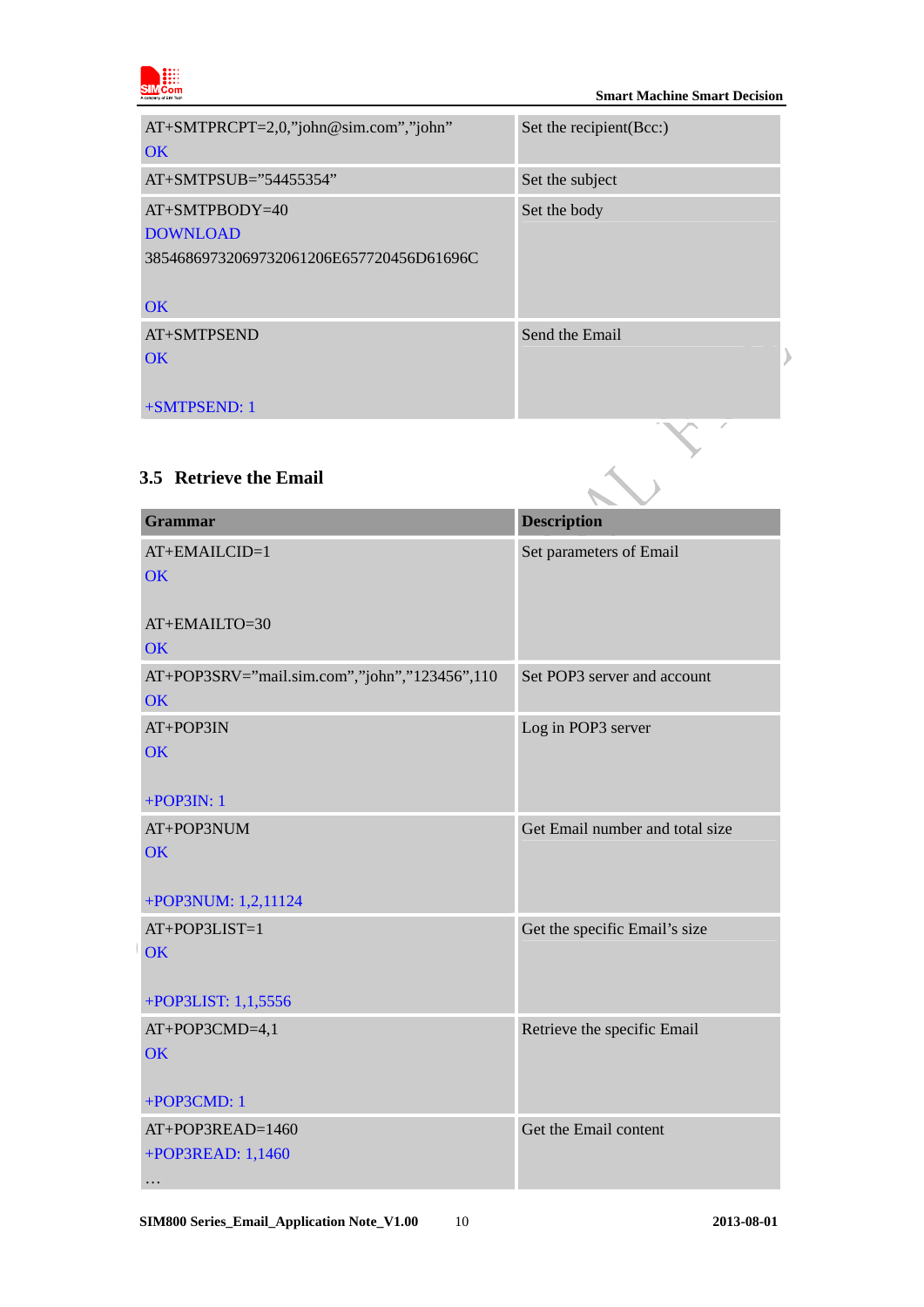<span id="page-10-0"></span>

| <b>OK</b>          |                                        |
|--------------------|----------------------------------------|
| $AT+POP3READ=1460$ |                                        |
| +POP3READ: 1,1460  |                                        |
| $\ddotsc$          |                                        |
| OK                 |                                        |
| AT+POP3READ=1460   | The Email's content is read completely |
| +POP3READ: 2,1183  |                                        |
|                    |                                        |
|                    |                                        |
| OK                 |                                        |
| AT+POP3OUT         | Log out POP3 SERVER                    |
| <b>OK</b>          |                                        |
|                    |                                        |
| +POP3OUT: 1        |                                        |

### **3.6 Delete the Email**

| <b>Grammar</b>                                | <b>Description</b>              |
|-----------------------------------------------|---------------------------------|
| AT+EMAILCID=1                                 | Set parameters of Email         |
| <b>OK</b>                                     |                                 |
|                                               |                                 |
| AT+EMAILTO=30                                 |                                 |
| $\overline{\text{OK}}$                        |                                 |
| AT+POP3SRV="mail.sim.com","john","123456",110 | Set POP3 server and account     |
| $\overline{\text{OK}}$                        |                                 |
| AT+POP3IN                                     | Log in POP3 server              |
| <b>OK</b>                                     |                                 |
|                                               |                                 |
| $+$ POP3IN: 1                                 |                                 |
| AT+POP3NUM                                    | Get Email number and total size |
| $\overline{\text{OK}}$                        |                                 |
|                                               |                                 |
| +POP3NUM: 1,2,11124                           |                                 |
| $AT+POP3DEL=1$                                | Mark the Email to delete        |
| OK                                            |                                 |
|                                               |                                 |
| +POP3DEL: 1                                   |                                 |
| AT+POP3OUT                                    | Log out POP3 SERVER             |
| OK                                            |                                 |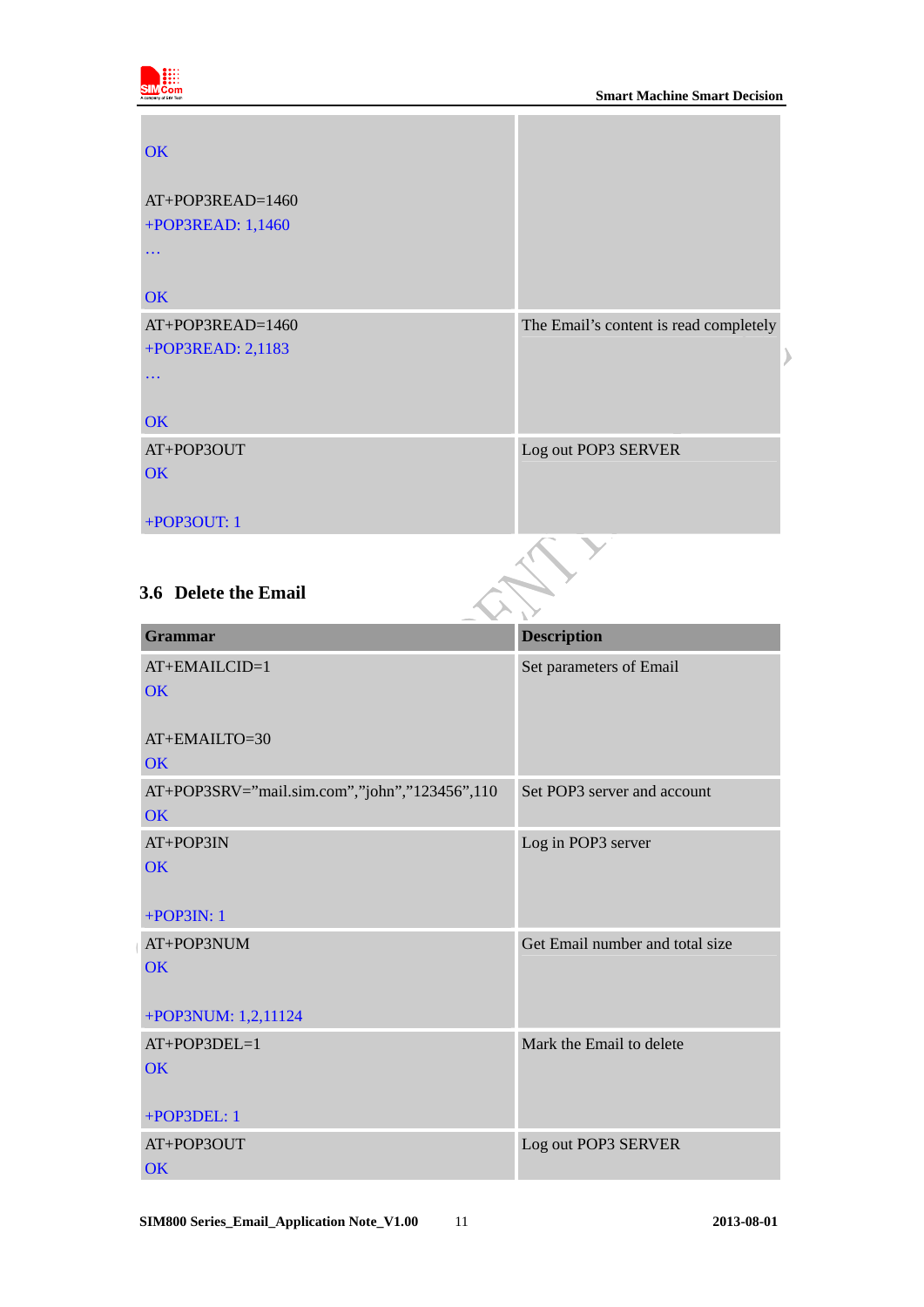<span id="page-11-0"></span>

+POP3OUT: 1

### **3.7 Get the Email's size and unique-id**

| <b>Grammar</b>                                      | <b>Description</b>                 |
|-----------------------------------------------------|------------------------------------|
| AT+EMAILCID=1<br>OK                                 | Set parameters of Email            |
| AT+EMAILTO=30<br><b>OK</b>                          |                                    |
| AT+POP3SRV="mail.sim.com","john","123456",110<br>OK | Set POP3 server and account        |
| AT+POP3IN<br><b>OK</b>                              | Log in POP3 server                 |
| $+$ POP3IN: 1<br>AT+POP3NUM<br><b>OK</b>            | Get Email number and total size    |
| +POP3NUM: 1,2,35797                                 |                                    |
| AT+POP3LIST=1<br>OK                                 | Get the specific Email's size      |
| +POP3LIST: 1,1,16601                                |                                    |
| AT+POP3UIDL=1<br>OK                                 | Get the specific Email's unique-id |
| +POP3UIDL: $1,1,$                                   |                                    |
| AAAFOpdCAAAv60+tksFqRqk3/6ogog+g                    |                                    |
| AT+POP3OUT<br>OK                                    | Log out POP3 SERVER                |
| +POP3OUT: 1                                         |                                    |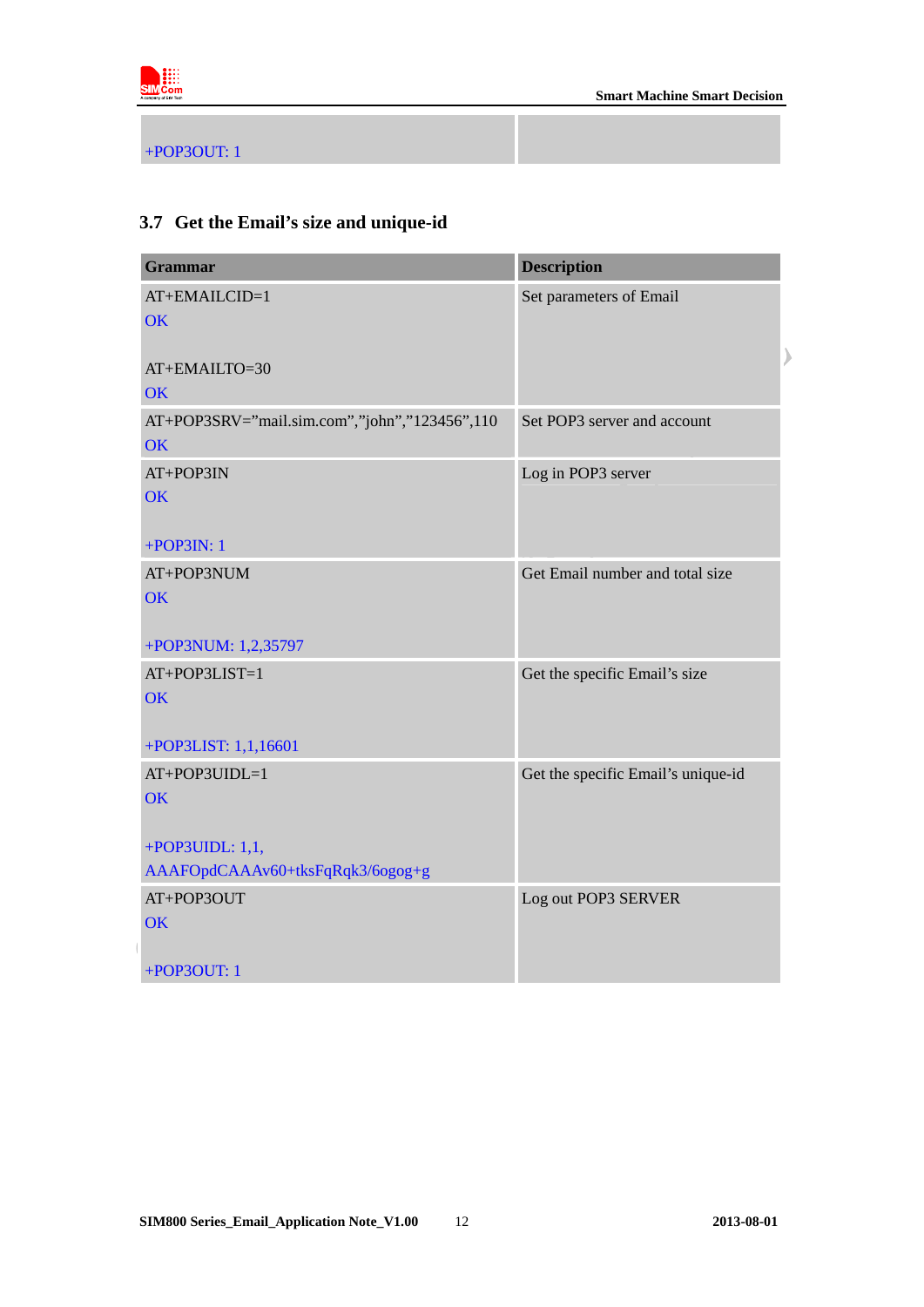<span id="page-12-0"></span>

### **Appendix**

### **A Related Documents**

| <b>SN</b> | Document name                        | <b>Remark</b> |
|-----------|--------------------------------------|---------------|
|           | SIM800 Series AT Command Manual      |               |
| $[2]$     | SIM800 Series_TCPIP_Application Note |               |

### **B Terms and Abbreviations**

| <b>Abbreviation</b> | <b>Description</b>            |
|---------------------|-------------------------------|
| <b>GPRS</b>         | General Packet Radio Service  |
| <b>IP</b>           | <b>Internet Protocol</b>      |
| <b>EMAIL</b>        | Electronic Mail               |
| <b>SMTP</b>         | Simple Mail Transfer Protocol |
| POP <sub>3</sub>    | Post Office Protocol 3        |